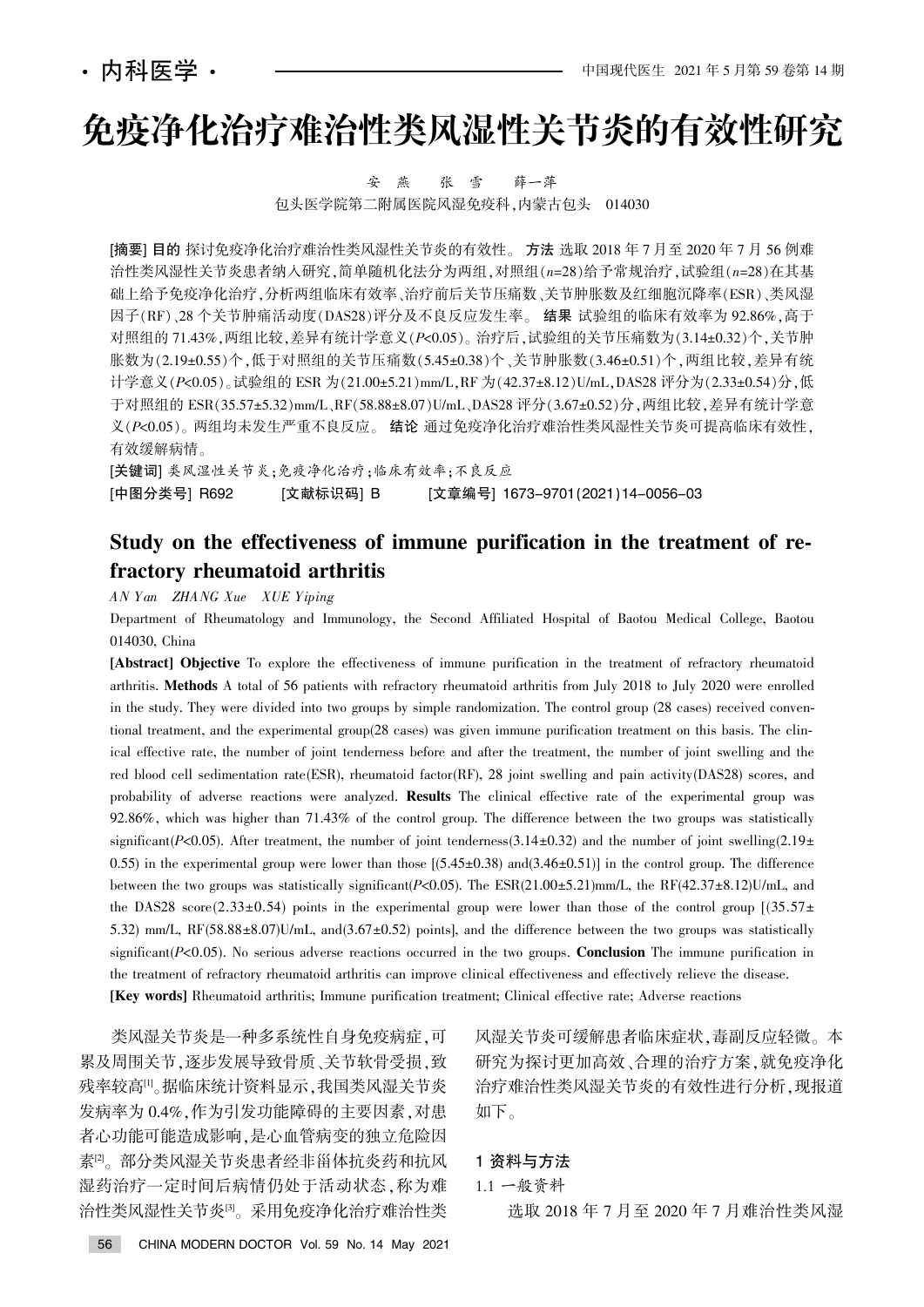性关节炎患者 56 例纳入研究,采用简单随机化法分为 试验组与对照组,每组各 28 例。试验组男 14 例, 女 14 例,年龄 40~77 岁,平均(58.5±2.1)岁,病程 3~ 8年, 平均(5.5±0.5)年; 对照组男 16 例, 女 12 例, 年 龄 42~75 岁, 平均(58.3±2.2) 岁, 病程 3~9年, 平均 (5.8±0.4)年。两组患者性别、年龄、病程比较,差异无 统计学意义(P>0.05),具有可比性。本研究经医院医 学伦理委员会批准,且患者知情同意。

纳入标准:1与《临床诊疗指南(风湿病分册)》中 类风湿关节炎的诊断标准相符[4];②入组前经非甾体 类抗炎药和抗风湿药等治疗 6个月以上,但病情仍处 于活动期:3本研究方案获得医学伦理委员会审核通 过,患者获得知情权。排除标准:①恶性肿瘤史:②合 并原发性严重心血管疾病: ③合并肝肾功能异常: 4)合 并其他风湿性自身免疫性疾病;5合并造血系统疾病。 1.2 方法

对照组给予常规治疗,口服甲氨蝶呤片及柳氮磺 胺吡啶片,甲氨蝶呤片(上海上药信谊药厂有限公司, 国药准字 H31020644), 2~4 片/次, 1 次/d, 每周 2 次。 柳氮磺胺吡啶片(上海三维制药有限公司,国药准字 H31020450),1 片/次,3 次/d,持续治疗 4 周。

试验组在其基础上给予免疫净化治疗,颈内静脉 插管建立血液通路。引流出的血液经过血浆分离器 (日本旭化成公司,批号:201604137302),流速 100~ 150 mL/min,分离出的血浆进入葡萄球菌蛋白 A 吸附 柱.速度 30~50 mL/min.10 min 后将血浆回输入体内, 吸附柱进行洗脱、再生, 待柱内 pH 值恢复至 7.0 开始 下一个循环,每次 8~10 个循环。每周 1 次,持续 4 周。 1.3 观察指标及评价标准

①临床有效率。②治疗前后关节压痛数、关节肿 胀数。③治疗前后红细胞沉降率(ESR)、类风湿因子 (RF)、28 个关节肿痛活动度(DAS28)评分。DAS28= 压痛关节数×0.56+肿胀关节数×0.28+In (ESR)×1.08× 0.7+0.16<sup>[5]</sup>。通过免疫速率散射比浊法测定 RF, 通过全 自动血沉仪测定 ESR。4不良反应发生率。不良反应 包括轻度过敏、低血压等。

疗效标准:治疗后患者临床症状消失,临床指标 明显改善为显效,治疗后临床症状及指标有所改善为 有效,治疗后临床症状及指标无改善或恶化为无效[6]。 有效率= $(\overline{R}x + \overline{q}x)$ 例数/总例数×100.00%。 1.4 统计学方法

采用 SPSS 23.0 统计学软件处理数据。临床有效 率、不良反应发生率的比较采用  $\chi^2$  检验, 关节压痛数、 关节肿胀数、DAS28 及 ESR、RF 水平采用  $t$  检验,  $P$ < 0.05 为差异有统计学意义。

#### 2 结果

2.1 两组临床有效率比较

试验组临床有效率为 92.86%, 高于对照组的 71.43%, 差异有统计学意义 $(P< 0.05)$ 。见表 1。

表 1 两组临床有效率比较 $[n(%)]$ 

| 组别         | $\boldsymbol{n}$ | 显效 | 有效                                            | 无效 | 总有效       |  |  |  |
|------------|------------------|----|-----------------------------------------------|----|-----------|--|--|--|
| 试验组        | 28               |    | $15(53.57)$ $11(39.29)$ $2(7.14)$             |    | 26(92.86) |  |  |  |
| 对照组        | 28               |    | $7(25.00)$ $13(46.43)$ $8(28.57)$ $20(71.43)$ |    |           |  |  |  |
| $\chi^2$ 值 |                  |    |                                               |    | 4.383     |  |  |  |
| P值         |                  |    |                                               |    | 0.036     |  |  |  |

2.2 两组治疗前后关节压痛数尧关节肿胀数比较

治疗前两组关节压痛数、关节肿胀数比较,差异 无统计学意义(P>0.05)。治疗后,试验组关节压痛数、 关节肿胀数低于对照组, 差异有统计学意义(P<0.05)。 见表 2。

表 2 治疗前后关节压痛数、关节肿胀数比较 $(x \pm s, \uparrow)$ 

| 组别    | $\boldsymbol{n}$ | 关节压痛数                            |        | 关节肿胀数                                                            |       |  |
|-------|------------------|----------------------------------|--------|------------------------------------------------------------------|-------|--|
|       |                  | 治疗前                              | 治疗后    | 治疗前                                                              | 治疗后   |  |
| 试验组   | 28               |                                  |        | $10.55 \pm 1.24$ 3.14 $\pm$ 0.32 8.06 $\pm$ 1.27 2.19 $\pm$ 0.55 |       |  |
| 对照组   | 28               | $10.59 \pm 1.13$ $5.45 \pm 0.38$ |        | $8.03 \pm 1.22$ $3.46 \pm 0.51$                                  |       |  |
| $t$ 值 |                  | 0.126                            | 24.605 | 0.090                                                            | 8.959 |  |
| $P$ 值 |                  | 0.900                            | 0.001  | 0.929                                                            | 0.001 |  |

2.3 两组治疗前后 ESR、RF、DAS28 评分比较

治疗前两组 ESR、RF、DAS28 评分比较, 差异无统 计学意义(P>0.05)。治疗后,试验组 ESR、RF、DAS28 评 分低于对照组, 差异有统计学意义 $(P< 0.05)$ 。见表 3。 2.4 两组不良反应发生率比较

两组均未发生严重不良反应,试验组出现 1 例轻 度过敏,1 例低血压,对症处理后症状消失。

#### 3 讨论

随着我国人口老龄化的加重,类风湿性关节炎患 者人数呈上升趋势。类风湿关节炎的发生与体液免疫 功能紊乱相关,表现为局部关节红肿、僵硬等症状,可 累及其他关节,导致患者出现运动障碍,重症患者可 导致脏器功能障碍[7]。目前国内外尚无统一的类风湿 性关节炎治疗标准。因此, 选择恰当的治疗方案控制 类风湿性关节炎病情、改善预后、减少不良反应是治 疗的关键<sup>[8]</sup>。近年研究表明,免疫净化治疗类风湿性关 节炎疗效肯定、不良反应较少,为难治性类风湿性关 节炎的治疗提供了良好的辅助手段<sup>[9]</sup>。难治性类风湿 性关节炎发生与患者个体细胞及体液免疫功能紊乱 密切关联。目前治疗仍以药物为主,但对于部分患者

CHINA MODERN DOCTOR Vol. 59 No. 14 May 2021 57